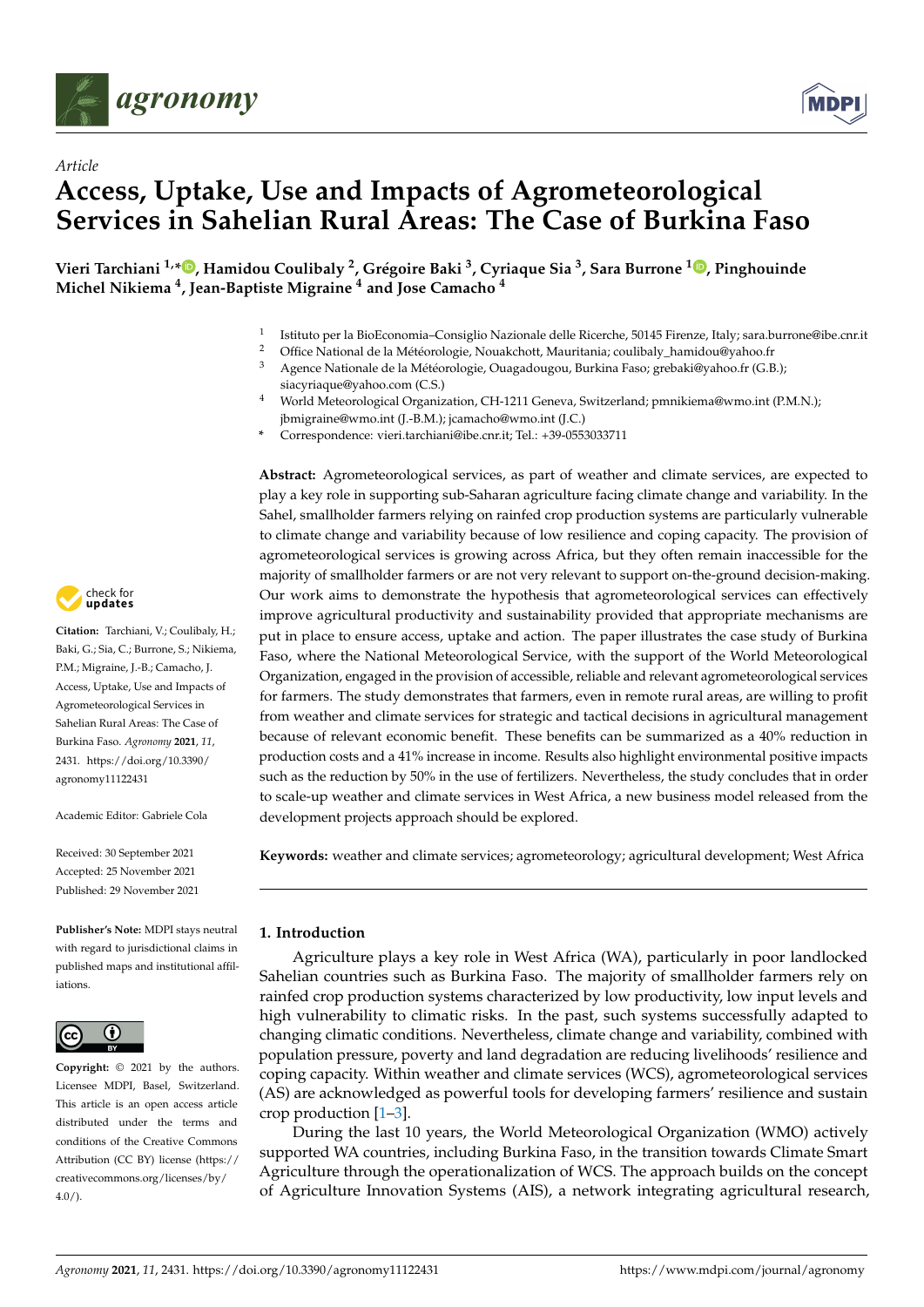extension, education agencies and farmers, as well as other private and public actors such as Meteorological Service, media and NGOs (Non-Governmental Organizations) that promote innovation in agriculture [\[4\]](#page-12-2). The hypothesis is that WCS can effectively improve agricultural productivity and sustainability towards climate change and related risks, playing a critical role in meeting Sustainable Development Goals [\[5\]](#page-12-3).

Relevant research and investments have been deployed in earth observation and modeling with the objective of implementing WCS for agriculture. The provision of WCS is growing across Africa [\[3\]](#page-12-1), however, they remain almost inaccessible for a large part of smallholder farmers or, in the best case, are not very relevant to support on-the-ground decision-making [\[6\]](#page-12-4). Indeed, in developing countries and particularly WA, WCS production relies mainly on National Meteorological and Hydrological Services (NMHS), which are structurally facing large capacity and competency gaps [\[7\]](#page-12-5). According to many authors, besides technical capacities to develop the services, the main challenge remains the access to information by farmers [\[8\]](#page-12-6) and trust of farmers in WCS, ensuring operational use for riskinformed decision-making [\[6,](#page-12-4)[9\]](#page-12-7). Access in WA, in terms of farmers' capability to retrieve the information, relies mainly on local components of the AIS which are charged with bridging the gap between NMHS and local communities. Rural radios are still acknowledged as the main information channel for farmers [\[2,](#page-12-8)[10\]](#page-12-9) followed by the extension service and local social networks [\[11\]](#page-12-10). Mobile phones and social media are gaining momentum [\[12\]](#page-12-11), but are still not generalized in poor rural areas. Nevertheless, trust, in terms of credibility, accuracy and source of information, affects farmers' uptake and use of WCS [\[13\]](#page-12-12). During the last years, collaborative approaches for co-development of WCS are being deployed in order to include users early in the design of the services [\[2](#page-12-8)[,14\]](#page-12-13). Vincent et al. [\[9\]](#page-12-7) aim for a process of co-production implying an adaptation of the workflow "moving from supply-driven to demand-driven models" and applying an iterative model of co-learning establishing long-term relationships and trust between producers and users [\[15](#page-12-14)[,16\]](#page-12-15).

All these aspects need to be analyzed for the evaluation of WCS in agriculture. The literature is quite rich in ex-post and ex-ante evaluations of WCS impacts [\[17,](#page-12-16)[18\]](#page-12-17). Exante methods use models to estimate how potential uses of information could improve the productivity or socio-economic conditions of households, while ex-post methods use empirical approaches to directly estimate the benefits due to already existing WCS. All these methods do not usually deepen the causal relationship between information and outcomes. Indeed, the evaluation of WCS is particularly challenging because of the interaction of many components that vary considerably from year to year, from production system to production system, and even from community to community [\[17\]](#page-12-16).

According to the logic model for WCS evaluation in agriculture developed by Vogel et al. [\[18\]](#page-12-17), outcomes in terms of increased agricultural productivity are a cumulative indicator of the effectiveness of a complex process. Performance degradations at any of the stages of the process contribute to reducing the overall outcome of WCS. The use of such a logic model in the evaluation of WCS provides the opportunity to verify each step with users and adopt corrective measures if needed. Indeed, while the overall evaluation can be ensured by the assessment of the outcomes (e.g., yield increase), the evaluation of the process needs to be split in different steps where the first focuses on the quality of the information [\[19\]](#page-13-0), the second on access [\[20\]](#page-13-1), the third on uptake [\[21\]](#page-13-2) and the last on ability to act [\[22\]](#page-13-3).

Given the hypotheses that WCS produced by NMHS can effectively improve agricultural productivity and increase farmers' income, this paper analyzes the access, uptake and use by farmers of WCS produced by the Burkina Faso National Agency for Meteorology (ANAM) and finally it assesses the impact on agricultural productivity in terms of both cost reduction and income generation. The paper addresses also some environmental positive impacts enabled by the adoption of WCS.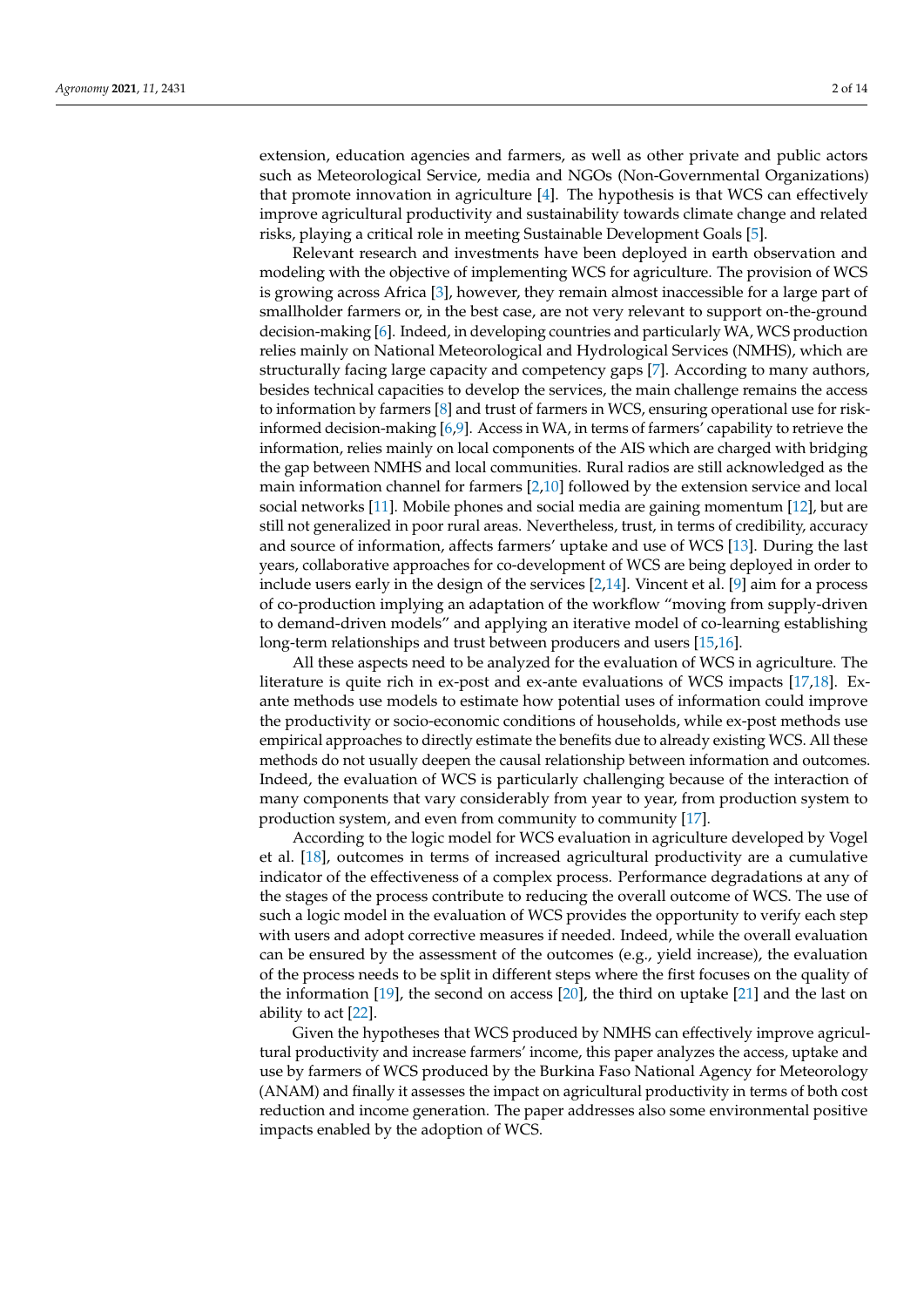# **2. Materials and Methods**

# *2.1. Study Area*

The study site is the Municipality of Tenado, one of the three pilot sites of the CREWS project in Burkina Faso. Located in the West-Central Region of Burkina Faso, the area **2. Materials 12. Materials and Methods 2. Materials and Methods 3. Materials and Methods 3. Materials and Methods 3. Materials and Methods 3. Materials and Methods 3. Materials and Methods 3. Materials and Methods 3. Mate** 600 to 900 mm/year. The duration of the rainy season does not generally exceed 6 months. *2.1. Study Area*  The relief of the area is generally uneven, varying between 200 and 400 m a.s.l. as a whole; the vegetation of the area is characterized by shrub savannahs, tree savannahs and gallery forests. According to the last census in 2006, the population was 48,694, corresponding to about 4900 rural households. Cereal farming, cash crops and trade are the main economic activities, while the most produced cereals are sorghum, millet, and corn. logical to the such senature domain with the Suvarian climatic drivers of the substitution of the substitution of the substitution of the substitution of the substitution of the substitution of the substitution of the subs

In line with the CREWS approach, at this site, ANAM provided training for producers and breeders in the use of WCS through roving seminars [\[23,](#page-13-4)[24\]](#page-13-5). Five were held in  $2018$  with an average of 70 people per session, another one in 2019 and one in 2020, and rain gauges were also distributed. In addition to the roving seminars for producers, and rain gauges were also distributed. In addition to the roving seminars for producers, training for agents of the extension services (agriculture, animal production, environment, municipalities) and radio agents in the use and dissemination of WCS was carried out at the site level. During 2018, 2019 and 2020 cropping seasons, ANAM produced WCS, including agro-meteorological advice and weather and climate forecasts. They were disseminated to farmers, in addition to training and awareness seminars, through rural radios and text and voice messages. rain gauges were also distributed. In addition to the foving seminars for pro- $\frac{1}{2}$  advice and we recognize and  $\frac{1}{2}$  were disseminated for  $\frac{1}{2}$  were disseminated for  $\frac{1}{2}$  were disseminated for  $\frac{1}{2}$  were disseminated for  $\frac{1}{2}$  were disseminated for  $\frac{1}{2}$  were dissemin  $t_{\rm{recoag}}$  in and a mass seminars, through rule radios and text seminars, through rule  $t_{\rm{recoag}}$  and text seminars, the  $t_{\rm{recoag}}$ 

# 2.2. Evaluation Approach

As suggested by Perrels et al. [\[25\]](#page-13-6), the evaluation method builds on the Weather Service Chain Analysis (WSCA) breaking down the flow from information generation to outcomes. WSCA is then applied to our specific use case: rainfed agriculture in the Municipality of Tenado. A use case is a description of what a specific user in a particular situation is looking to do or know to improve their business. The underpinning logic is localized to forming to do or know to improve their business. The underpinning logical model represents the functional relationships between all the activities aimed at modifying farmers' decision-making in order to improve it and obtain social, environmental and economic benefits. As suggested by Vogel et al. [\[18\]](#page-12-17), the logic model can be represented as follows in Figure [1.](#page-2-0) in Figure 1. sents the functional relationships between all the activities aimed at modifying farmers'

<span id="page-2-0"></span>

**Figure 1.** Logical model for the evaluation of WCS in Burkina Faso. Adapted from Vogel et al. (2017) [\[18\]](#page-12-17).

In the case of CREWS, the use of a logic model is particularly useful. It explicitly defines the stepwise logic according to which WCS aim to effect changes in the decision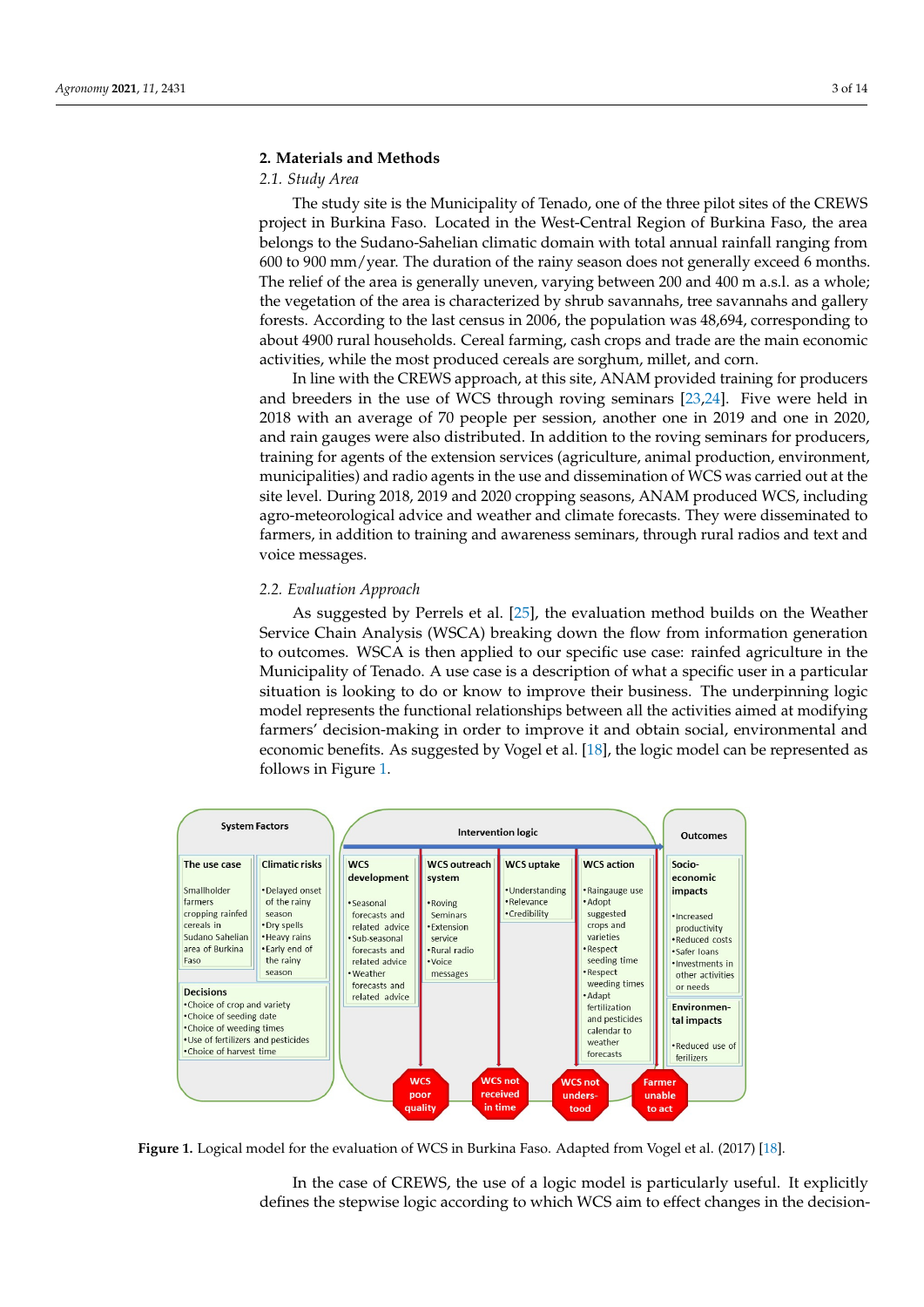making process. Moreover, it allows each step to be tested against observation. Indeed, verification in stages is particularly important because the contribution of each specific activity to the overall change in outcome can be difficult to discern. In our case, once it is observed that WCS (i) has a suitable quality to be disseminated, (ii) are properly accessed by farmers, (iii) are understood and trusted, the=is study aims to assess socio-economic and environmental impacts. Therefore, evaluation of the WCS chain will make it possible to interpret and establish a causal link between services and observed impacts using the explanatory variables of the logic model (Table [1\)](#page-3-0).

| <b>Step</b>                   | <b>Observed Variable</b><br><b>Research Question</b>                        |                                                                                                                                                  | <b>Tools</b>                                                                                                              |
|-------------------------------|-----------------------------------------------------------------------------|--------------------------------------------------------------------------------------------------------------------------------------------------|---------------------------------------------------------------------------------------------------------------------------|
| <b>WCS</b> Development        | Quality of WCS                                                              | Were WCS<br>appropriate to the<br>situation observed<br>ex-post?                                                                                 | Confusion matrix<br>observed vs.<br>forecasted                                                                            |
| WCS outreach<br>system,       | Access to WCS at<br>appropriate times                                       | Who had access to<br>what type of<br>information, factors<br>allowing or<br>constraining access,<br>gender and<br>socio-economic<br>differences? | Survey of treated and<br>untreated groups<br>Key informant<br>interviews (radio<br>agents, broadcasting<br>system agents) |
| WCS uptake                    | Understandability,<br>relevance, credibility,                               | What is users'<br>perception about<br>usability of WCS?                                                                                          | Survey of treated and<br>untreated groups                                                                                 |
| Action by farmers             | Agricultural practices<br>and investments                                   | What action has been<br>taken on WCS?                                                                                                            | Survey of treated and<br>untreated groups                                                                                 |
| Impacts on-farm<br>management | Agricultural<br>productivity,<br>economic benefit,<br>environmental effects | Which impacts do<br>WCS have on<br>farming?                                                                                                      | Survey of treated and<br>untreated groups                                                                                 |

<span id="page-3-0"></span>**Table 1.** WCS chain analysis.

In the case of this study, we used an ex-post evaluation method for the 2019 and 2020 agricultural seasons in the Tenado pilot site, which benefited from the WCS provided by ANAM. The methodology used for the evaluation had already been tested in 2015 [\[4\]](#page-12-2) and 2016 [\[14\]](#page-12-13) in Niger, Mauritania, Ghana and Ivory Coast in the framework of the METAGRI (METeorological AGRIculture) project. The adopted ex-post evaluation is counterfactual, using a comparison between a treatment group and a control group, with the two groups having the same characteristics at the start of the study. The evaluation of treatment and control groups in the same system makes it possible to minimize climatic variability over time. In any case, the non-exclusivity of the information could make it difficult to compare decisions between the treated and untreated groups, because it complicates the identification of the control group without access to information, such as asked for in the randomized trial. Consequently, this approach was adopted on the assumption that the treatment is not the access to information but rather training in the use of the information itself. The control group is random and represents the entire population. The treatment group is also random, from the participants in training.

#### *2.3. Dataset*

The surveys were conducted in October 2019 and in November 2020 using structured questionnaires translated and administered in the local language by trained enumerators. Moreover, yield plots were placed in farmers' fields and yield was measured on site. The sample at the Tenado site consisted of surveys from approximately 300 farmers (150 treated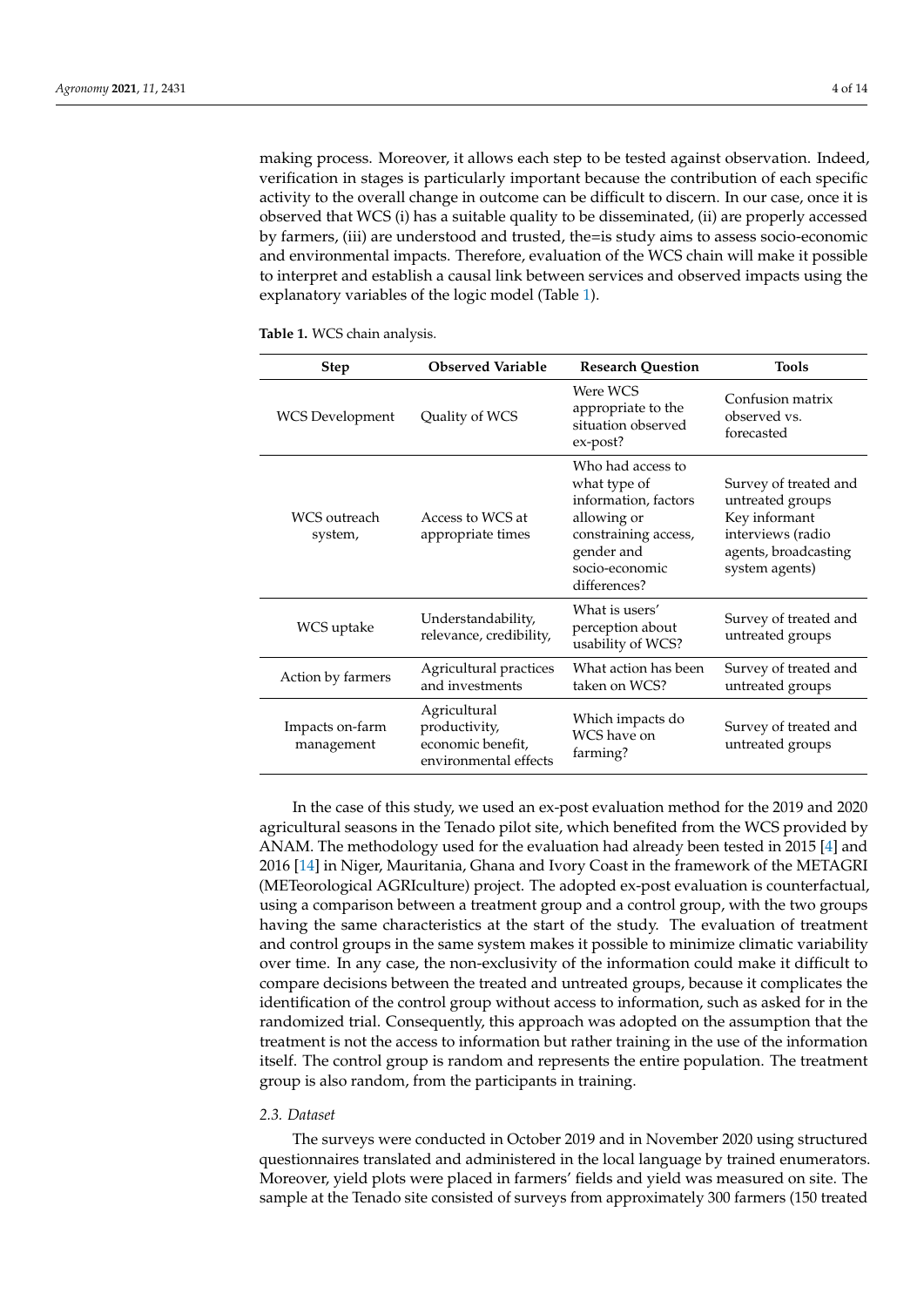and 150 control) in 12 villages for each year. Table [2](#page-4-0) summarizes the quantitative variables used in the analysis for the whole sample, 2019 and 2020 considered jointly.

<span id="page-4-0"></span>

| Variables                                  | Obs | Mean       | Std. Dev. | Min          | Max            |
|--------------------------------------------|-----|------------|-----------|--------------|----------------|
| Pilot group                                | 603 | 0.50       | 0.50      | $\mathbf{0}$ | $\mathbf{1}$   |
| N. seedings                                | 603 | 2.01       | 0.82      |              | 4              |
| Quantity of seeds kg/ha                    | 603 | 32.05      | 7.90      | 19           | 53             |
| N. fertilizations                          | 603 | 2.40       | 0.90      |              | $\overline{4}$ |
| Quantity fertilizers<br>kg/ha              | 603 | 78.34      | 31.75     | 38           | 150            |
| Working days                               | 603 | 46.89      | 10.44     | 6            | 68             |
| Yield kg/ha                                | 603 | 1195.80    | 238.24    | 95           | 1698           |
| Costs (FCFA/ha)                            | 603 | 116,801.99 | 31,194.30 | 76,250       | 183,500        |
| Seeds cost<br>٠<br>(FCFA/ha)               | 603 | 11,217.41  | 2765.87   | 6650         | 18,550         |
| Fertilizers cost<br>$\bullet$<br>(FCFA/ha) | 603 | 35,253.73  | 14,285.40 | 17,100       | 67,500         |
| Labor cost<br>٠<br>(FCFA/ha)               | 603 | 70,330.85  | 15,658.59 | 9000         | 102,000        |
| Income (FCFA/ha)                           | 603 | 239,161.50 | 47,648.53 | 19,000       | 339,600        |
| Gross benefit                              | 603 |            |           |              |                |
| (FCFA/ha)                                  |     | 122,359.5  | 73,533.58 | $-117,650$   | 255,050        |

**Table 2.** Descriptive statistics for the whole sample (2019–2020).

 $(1 \tisin 655.957 FCFA).$ 

The market price of sorghum and the cost of seeds, fertilizer and labor were considered stable over the 2 years and in particular the sorghum price was 200 FCFA per kg, while the costs were 350 FCFA for 1 kg of seeds, and 450 FCFA for 1 kg of fertilizer. Labor cost is accounted as the opportunity costs of working time considering that 1500 FCFA is the daily wage in agriculture. Income was computed by multiplying yield by the price of sorghum, while the gross benefit is the income minus the costs. Table [3](#page-4-1) shows the same variables by year of the survey. Almost all variables show minimum variation over years except for the fertilizations. Despite the costs decrease, the gross benefit in 2020 is lower than that in the previous year owing to lower yields.

# **Table 3.** Descriptive statistics by year of survey.

<span id="page-4-1"></span>

| <b>Variables</b>           | 2019       | 2020       |
|----------------------------|------------|------------|
|                            | Mean       | Mean       |
| Pilot group                | 0.50       | 0.50       |
| N. seedings                | 2.00       | 2.02       |
| Quantity of seeds kg/ha    | 33.93      | 30.16      |
| N. fertilizations          | 2.71       | 2.09       |
| Quantity fertilizers kg/ha | 91.24      | 65.40      |
| Working days               | 47.64      | 46.13      |
| Yield kg/ha                | 1271.59    | 1119.76    |
| Cost (FCFA/ha)             | 124,392.70 | 109,186.00 |
| Seeds cost (FCFA/ha)       | 11,876.82  | 105,55.81  |
| Fertilizers cost (FCFA/ha) | 41,057.28  | 29,430.90  |
| Labor cost (FCFA/ha)       | 71,458.61  | 69,199.34  |
| Income (FCFA/ha)           | 254,319.20 | 223,953.50 |
| Gross benefit (FCFA/ha)    | 129,926.50 | 114,767.40 |
| Obs.                       | 302        | 301        |

 $(1 \tisin 655.957 FCFA).$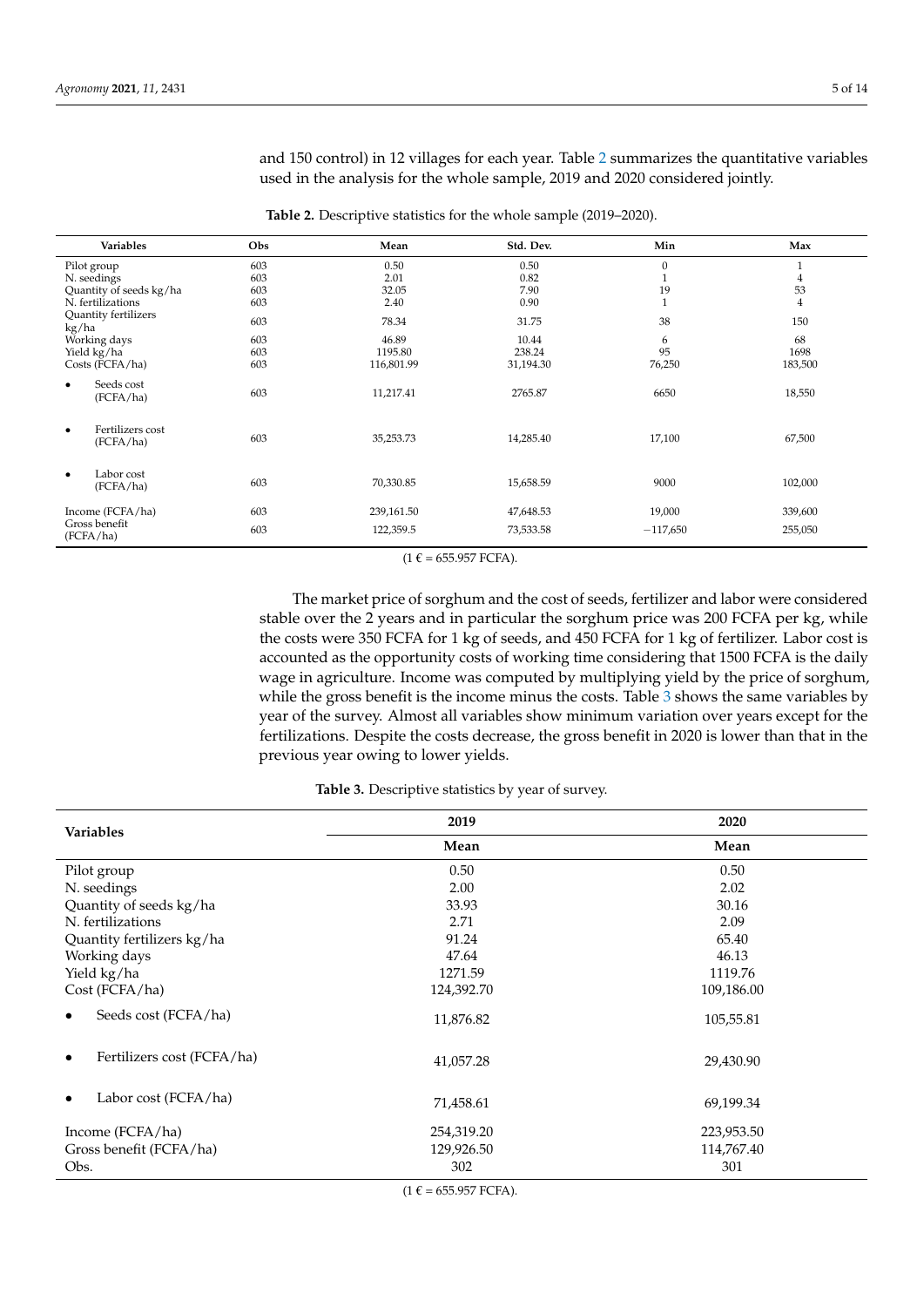### *2.4. Statistical Methods*

To assess the impact of WCS on trained farmers, we computed the Intention to Treat (ITT) effect, this allows to tackle the problem of possible imperfect compliance, or in other terms whether individuals do not follow their treatment assignment, pilot or control group. To this end, we estimate Ordinary Least Squares (OLS) regressions where the outcome variable *yit* is in turn, yields, benefit, income, costs and the use of the following inputs: seeds, fertilizer (measured in kg), and labor (measured in working days) of the individual *i* at time *t* [\[26\]](#page-13-7).

Our variable of interest is the dummy *pilot<sup>i</sup>* assuming value 1 when the individual *i* has been selected as a participant in the training offered by ANAM at time *t*. Since yields, income and costs may be affected by some effects related to the year in which data were collected, we include the dummy *year* 2020*it* that is coded 1 depending on whether the observation refers to 2020.

As a result, the model is the following

$$
y_{it} = \beta_1 + \beta_2 \text{pilot}_{it} + \beta_3 \text{year } 2020_{it} + \varepsilon_{it}
$$
 (1)

where  $\beta_2$  represents the variation of the outcome variable ( $y_{it}$ ) when the variable of interest (*pilotit*) is equal to 1. In our case, it measures the difference in the means of yield, benefit, income, costs, use of input (seeds, fertilizer, and labor) between farmers in the pilot  $(\text{pilot}_{it} = 1)$  and control group ( $\text{pilot}_{it} = 0$ ). As a result,  $\beta_2$  indicates the impact of the treatment (the training). Finally,  $\beta_1$  is the constant term and  $\varepsilon_{it}$  are the robust error terms. Regarding the outcome variables, this allows us to understand whether participation in the training has improved farmer sustainability in socio-economic and environmental terms.

The hypothesis to be tested is to find a positive and significant relationship between the training on WCS and the yields and thus between the training and income. On the contrary, we expect a negative and significant relationship between the training and costs. As a consequence, we expect an increase in the gross benefits as the overall effect.

Considering the yield, we control for other possible variables that are likely to affect it and thus we re-estimate Equation (1) including the following covariates: kg of seeds and fertilizers used and the number of working days. Since they do not have significant effects on the outcome variables, results are presented in Appendix [A.](#page-12-18)

#### **3. Results**

Results are described according to the intervention logic model developed for the case study.

# *3.1. Quality of WCS*

ANAM conducted statistical evaluations of the produced seasonal forecasts (SF) after the end of the 2019 and 2020 seasons using forecast performance scores. In the study area, probabilistic forecasts for both periods (June–July–August and July–August–September) correctly forecasted the observed 3-month cumulated precipitation (Table [4\)](#page-5-0). In 2019, a normal season had been forecasted, and it was observed, while in 2020, an above normal season was forecasted and observed. We can therefore assume that the quality of WCS is suitable for dissemination to users.

<span id="page-5-0"></span>**Table 4.** Seasonal forecasts 2019 and 2020 of cumulated precipitation (JJA: June–July–August; JAS: July–August–September).

| Period          | Forecasted   | <b>Observed</b> |
|-----------------|--------------|-----------------|
| <b>IIA 2019</b> | Normal       | Normal          |
| <b>IAS 2019</b> | Normal       | Normal          |
| <b>IIA 2020</b> | Above Normal | Above Normal    |
| <b>IAS 2020</b> | Above Normal | Above Normal    |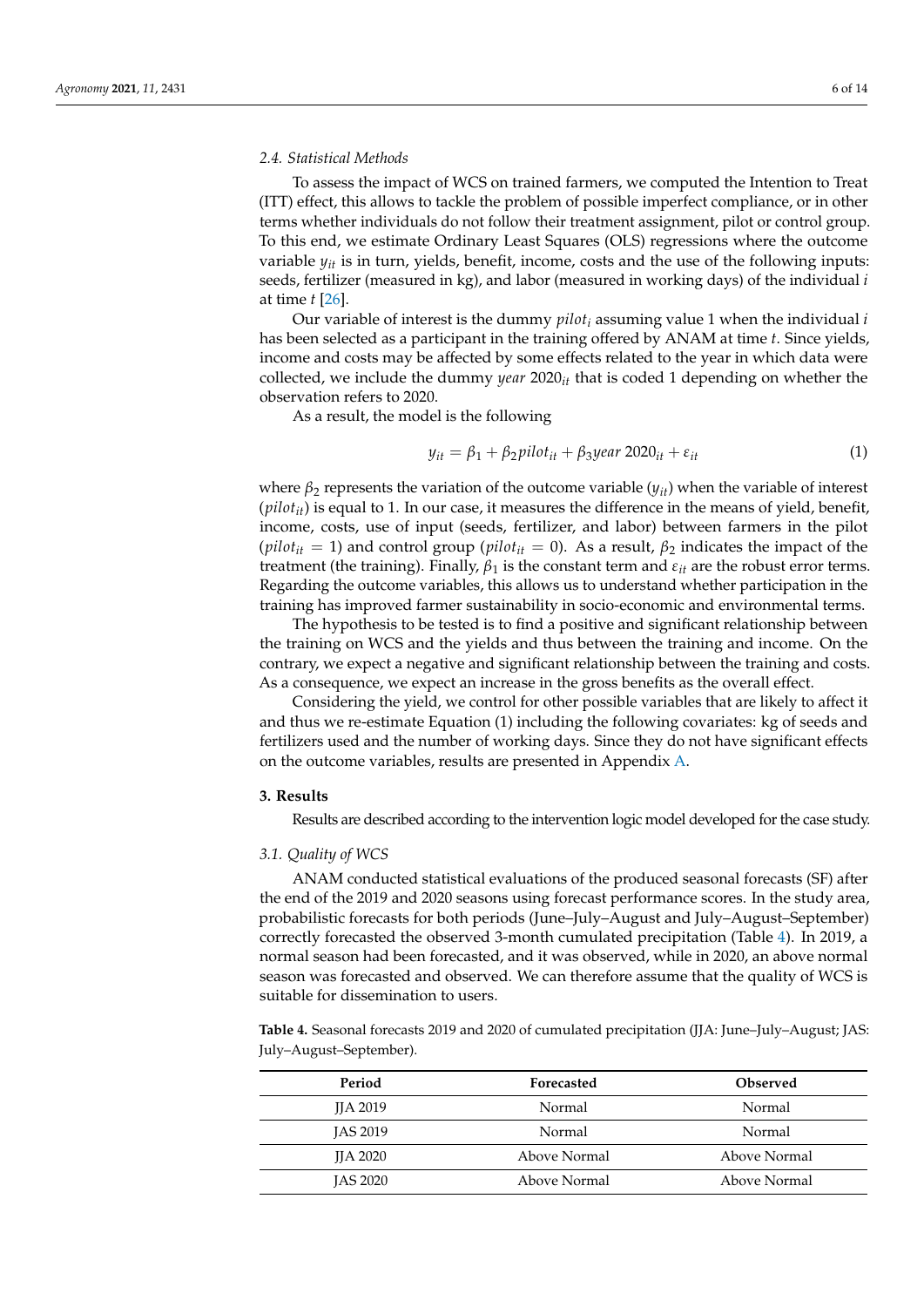# *3.2. Access*

The results of the surveys show that 86% of trained farmers have regular access to understandable WCS during the 2019 and 2020 cropping seasons from May to October (Table [5\)](#page-6-0). A slight difference is nevertheless observed between the two years, with a stronger percentage of farmers having access in 2019 rather than in 2020. This difference is probably related to the nature of the rainy season: since 2020 was an above normal season, farmers felt less the need to have agrometeorological information that is generally more useful in case of a dry season. The average gender distribution is 65% males and 34% females.

<span id="page-6-0"></span>

|  | Table 5. Pilot farmers having regular access to understandable WCS during the whole cropping season |  |
|--|-----------------------------------------------------------------------------------------------------|--|
|  |                                                                                                     |  |

|                | 2019 (151)<br>Observations) | 2020 (150)<br>Observations) | Average 2019–2020<br>(301 Observations) |
|----------------|-----------------------------|-----------------------------|-----------------------------------------|
| Total          | 95%                         | 76%                         | 86%                                     |
| Males          | 63%                         | 67%                         | 65%                                     |
| <b>Females</b> | 37%                         | 33%                         | 35%                                     |

Information is accessed mainly through community radios' broadcast, followed by roving seminars, direct contact with extension agents and text messages.

#### *3.3. Uptake*

During the three years of project activity, the users' perception of provided services evolved slightly. Indeed, at the beginning, the project faced resistance from many farmers who were used to base their decisions solely on their empirical knowledge. However, the project's willingness to facilitate the integration of local knowledge of climate information has been very helpful in convincing reluctant farmers. Today, in the project area, farmers no longer just wait for climate or weather information, but go in search of it. Informal feedbacks from users suggests that in Tenado, AS are now considered more than an agricultural input. Seasonal forecasts are eagerly awaited at the beginning of the season, as well as climate information for monthly, ten-day, weekly and daily monitoring, and special notices and alerts. This is made possible by the very strong collaboration of ANAM with the agricultural extension services at central and regional level, farmers' organizations and the local community radio (la voie du Sanguié).

#### *3.4. Action*

Action by farmers refers to strategic or tactical choices, the first being essential to properly plan the agricultural campaign and the latter necessary to optimize the resources used. In the sorghum rainfed system, 84% of farmers with access to the information used SF to choose crop varieties and toposequences to exploit and to prepare the land; 83% of them also declared to have used SF to choose the seeding time, and finally 82% used weather forecasts (WF) for other cropping practices. In contrast, market gardeners are not yet as prone to use AS, indeed, only 55% declared to have used SF for preparing the nurseries (Table [6\)](#page-6-1).

<span id="page-6-1"></span>

| <b>Decision</b> |                                                                  | 2019<br>$(151 \text{ Obs.})$ | 2020<br>$(150 \text{ Obs.})$ | Average 2019-2020<br>$(301 \text{ Obs.})$ |
|-----------------|------------------------------------------------------------------|------------------------------|------------------------------|-------------------------------------------|
|                 | Seeds variety, land<br>preparation, toposequences<br>based on SF | 82%                          | 86%                          | 84%                                       |
| Strategic       | Nursery establishment for<br>market gardeners based on SF        | 45%                          | 65%                          | 55%                                       |
|                 | Seeding time based on SF                                         | 80%                          | 86%                          | 83%                                       |
| Tactical        | Weeding, fertilization,<br>treatment times based on WF           | 79%                          | 85%                          | 82%                                       |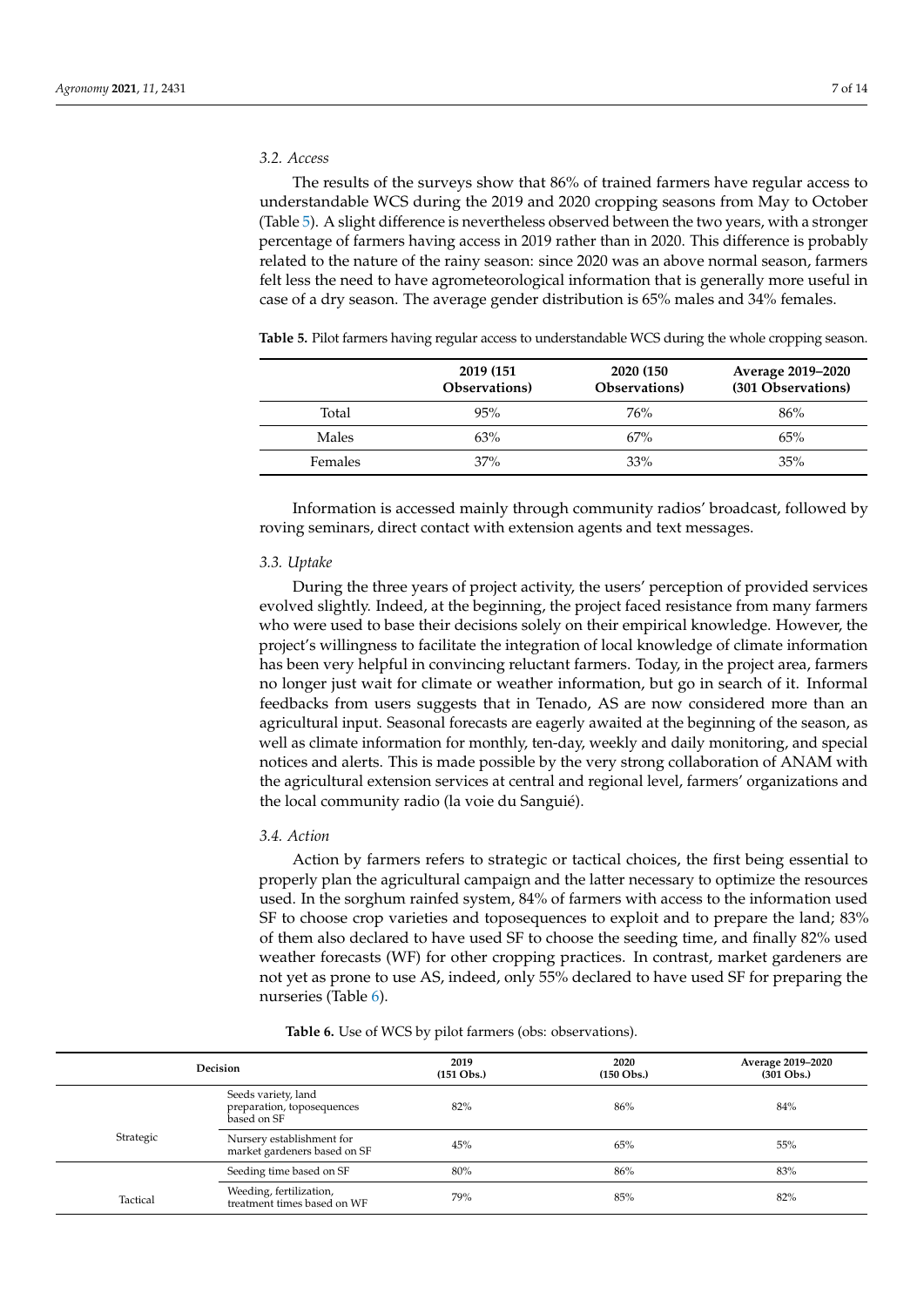# *3.5. Impacts*

Table [7](#page-7-0) shows the means of the variables by control and pilot groups for the whole sample (2019–2020). The quantity of seeds, fertilizer and number of working days decrease drastically among farmers in the pilot group. The effective use of WCS by trained farmers is likely to have improved input management skills.

| Table 7. Descriptive statistics by pilot and control group (2019-2020). |  |  |  |  |
|-------------------------------------------------------------------------|--|--|--|--|
|-------------------------------------------------------------------------|--|--|--|--|

<span id="page-7-0"></span>

| Variables                  | Pilot      | Control    |
|----------------------------|------------|------------|
| N. seedings                | 1.47       | 2.53       |
| Quantity of seeds kg/ha    | 24.97      | 39.10      |
| N. fertilizations          | 1.72       | 3.07       |
| Quantity fertilizers kg/ha | 50.99      | 105.60     |
| Working days/ha            | 37.25      | 56.48      |
| Yield kg/ha                | 1400.31    | 991.98     |
| Cost (FCFA/ha)             | 87,574.09  | 145,933.10 |
| Seeds cost (FCFA/ha)       | 8738.372   | 13,688.25  |
| Fertilizers cost (FCFA/ha) | 22,947.01  | 47,519.70  |
| Labor cost (FCFA/ha)       | 55,888.70  | 84,725.17  |
| Income (FCFA/ha)           | 280,061.10 | 198,397.40 |
| Gross benefit (FCFA/ha)    | 192,487.00 | 52,464.24  |
| Observations               | 301        | 302        |

 $(1 \tisin 655.957 FCFA).$ 

The main impacts on-farm management are summarized in Table [8.](#page-8-0) The odds column shows results without controlling for the year, while the even column includes them. The Pilot row reports the coefficient *β*<sub>2</sub> in Equation (1), which represents the difference in the mean of the dependent variables (columns) between the control and treatment groups. The Constant row reports the coefficient  $\beta_1$  in Equation (1). Considering column 1, farmers in the Pilot group show yields 408 kg/ha higher than those in the control group. As for column 3, income in the treatment group is 81,664 FCFA/ha higher than in the control one. On average, the costs incurred by farmers in the treatment group are 58,359 FCFA/ha lower than those of farmers in the control one because of a net reduction of inputs amount (Table [9\)](#page-8-1). Savings result in a reduction of production costs, while increased yield ensures an increase in income, and, as a result, benefits of pilot farmers (Table [8,](#page-8-0) column 7) are 140,023 FCFA/ha higher than those of farmers in the control group, corresponding to an increase by 267%. Such a large difference should not be a surprise, because an important contribution comes from the opportunity cost of labor and fertilizer that pilot farmers saved thanks to WCS (Table [9\)](#page-8-1). Globally, results show that WCS impact productivity positively by improving trained farmers' tactical and strategical decisions. Gross benefit results are higher in the Pilot group, indicating that WCS increase cropping profitability by reducing input overuse and increasing yields. Moreover, the reduction by 50% in fertilizers quantity represents an important environmental impact, reducing soil and groundwater pollution.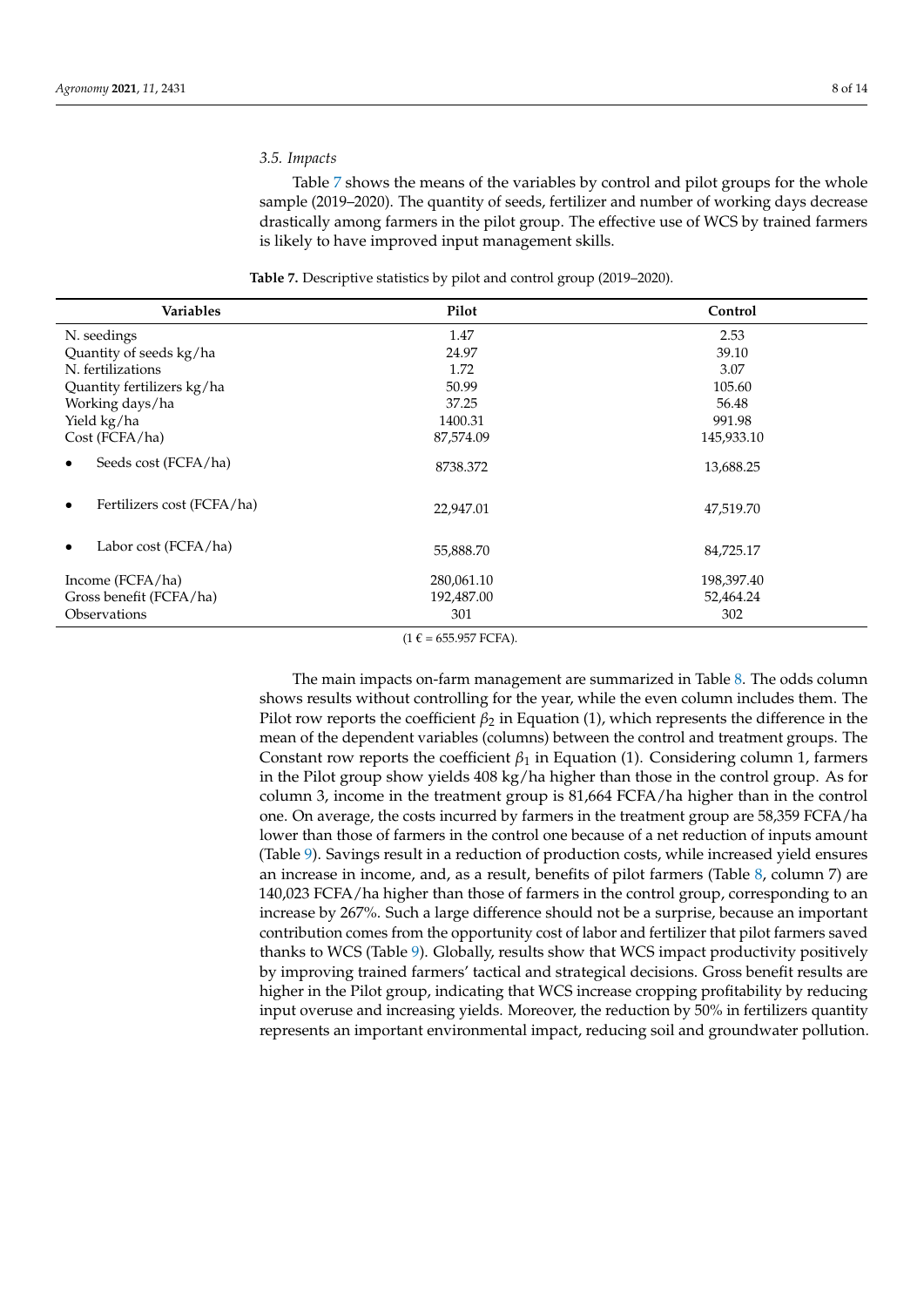<span id="page-8-0"></span>

|                           | (1)                   | (2)                       | (3)                          | (4)                             | (5)                            | (6)                            | (7)                          | (8)                            |
|---------------------------|-----------------------|---------------------------|------------------------------|---------------------------------|--------------------------------|--------------------------------|------------------------------|--------------------------------|
|                           | Yields (kg/ha)        | Yields (kg/ha)            | Income (FCFA/ha)             | Income (FCFA/ha)                | Costs (FCFA/ha)                | Costs (FCFA/ha)                | Benefit (FCFA/ha)            | Benefit (FCFA/ha)              |
| Pilot                     | 408.319***<br>(9.987) | 408.068 ***<br>(7.860)    | 81.663.779***<br>(1997.421)  | 81.613.562***<br>(1572.034)     | $-58.359.026$ ***<br>(892.709) | $-58.384.448$ ***<br>(640.057) | 140.022.805***<br>(1818.168) | 139,998,010 ***<br>(1714.141)  |
| Year 2020                 |                       | $-151.151$ ***<br>(7.857) |                              | $-30.230.146$ ***<br>(1571.489) |                                | $-15,303.653$ ***<br>(639.970) |                              | $-14.926.493***$<br>(1713.478) |
| Constant                  | 991.987***<br>(6.929) | 1067.562***<br>(8.596)    | 198,397,351***<br>(1385.809) | 213.512.424***<br>(1719.233)    | 145.933.113 ***<br>(830.396)   | 153,584,939 ***<br>(757.250)   | 52.464.238 ***<br>(1265.906) | 59.927.485***<br>(1848.626)    |
| Observations<br>R-squared | 603<br>0.736          | 603<br>0.836              | 603<br>0.736                 | 603<br>0.836                    | 603<br>0.876                   | 603<br>0.937                   | 603<br>0.908                 | 603<br>0.918                   |

**Table 8.** Impact of the training on yields, benefit, income and costs, coefficients of OLS regressions.

Note: The coefficient (*β*<sub>2</sub> in Equation (1)) of Pilot variable measures the difference in the mean of the values of the dependent variables (columns) between the control and treatment groups; Robust standard errors in parentheses; \*\*\* *p* < 0.01, \*\* *p* < 0.05, \* *p* < 0.1;  $(1 \tisin 655.957 FCFA).$ 

**Table 9.** Impact of the training on the use of seeds, fertilizer, and working days, coefficients of OLS regressions.

<span id="page-8-1"></span>

|              | (1)           | (2)                     | (3)                | (4)                      | (5)                | (6)                     |
|--------------|---------------|-------------------------|--------------------|--------------------------|--------------------|-------------------------|
|              | Seeds (kg/ha) | Seeds (kg/ha)           | Fertilizer (kg/ha) | Fertilizer (kg/ha)       | Working<br>Days/ha | Working<br>Days/ha      |
| Pilot        | $-14.142$ *** | $-14.149$ ***           | $-54.606$ ***      | $-54.649$ ***            | $-19.224$ ***      | $-19.227$ ***           |
|              | (0.287)       | (0.241)                 | (1.316)            | (0.786)                  | (0.330)            | (0.325)                 |
| Year 2020    |               | $-3.798$ ***<br>(0.241) |                    | $-25.927$ ***<br>(0.785) |                    | $-1.538$ ***<br>(0.325) |
| Constant     | $39.109$ ***  | $41.008$ ***            | $105.599$ ***      | 118.563***               | 56.483***          | 57.253 ***              |
|              | (0.202)       | (0.180)                 | (1.154)            | (1.024)                  | (0.304)            | (0.390)                 |
| Observations | 603           | 603                     | 603                | 603                      | 603                | 603                     |
| R-squared    | 0.802         | 0.860                   | 0.741              | 0.908                    | 0.849              | 0.855                   |

Note: The coefficient (β<sub>2</sub> in Equation (1)) of Pilot variable measures the difference in the mean of the values of the dependent variables (columns) between the control and treatment groups; Robust standard errors in parentheses; \*\*\* *p* < 0.01, \*\* *p* < 0.05, \* *p* < 0.1;  $(1 \text{ } \epsilon = 655.957 \text{ } FCFA).$ 

> The impact of the treatment is stable even when introducing the second variable "year 2020" that controls for interannual variability. For example, column 2 of Table [8](#page-8-0) shows that the difference in yields between Control and Pilot groups remains 408 kg/ha even if, on average, yields in 2020 were 151 kg/ha lower than in 2019.

# **4. Discussion**

In West Africa, some studies exist on the evaluation of WCS but few focus on Burkina Faso [\[8](#page-12-6)[,26–](#page-13-7)[29\]](#page-13-8). Tall et al. [\[17\]](#page-12-16) analyzed six studies in their review of evaluations to assess the value of WCS for farmers. Vaughan et al. [\[3\]](#page-12-1) analyzed 28 studies evaluating agricultural WCS in West Africa.

#### *4.1. Access*

Acknowledging the critical importance of WCS being properly accessed by farmers, the key factor is the communication channel that should be adapted to users [\[30\]](#page-13-9). The main barriers documented in the access are related to the availability by farmers of receiving devices such as radio, telephone, TV [\[31\]](#page-13-10) or selected broadcasting channels such as radio coverage and mobile telephone coverage. [\[32,](#page-13-11)[33\]](#page-13-12). A further challenge is that the information transferred through informal networks may be incomplete or distorted [\[17\]](#page-12-16). The non-exclusive nature of open access public WCS means that information can easily be transmitted along media, social and family networks, making it difficult to distinguish between those who receive the service and those who do not [\[22\]](#page-13-3). On the contrary, the choice of a specific dissemination channel can create gaps in reaching specific groups (e.g., farmers vs. pastoralists, men vs. women, young vs. adults). Indeed, it is well documented that challenges in accessing WCS may be compounded by gender, with women having less access than men [\[10](#page-12-9)[,22](#page-13-3)[,33](#page-13-12)[–35\]](#page-13-13). Our study confirms this gap, even if specific actions have been undertaken, including women's groups and networks. Therefore, gender-specific needs still exist, in terms of both WCS needs and communication channels. The same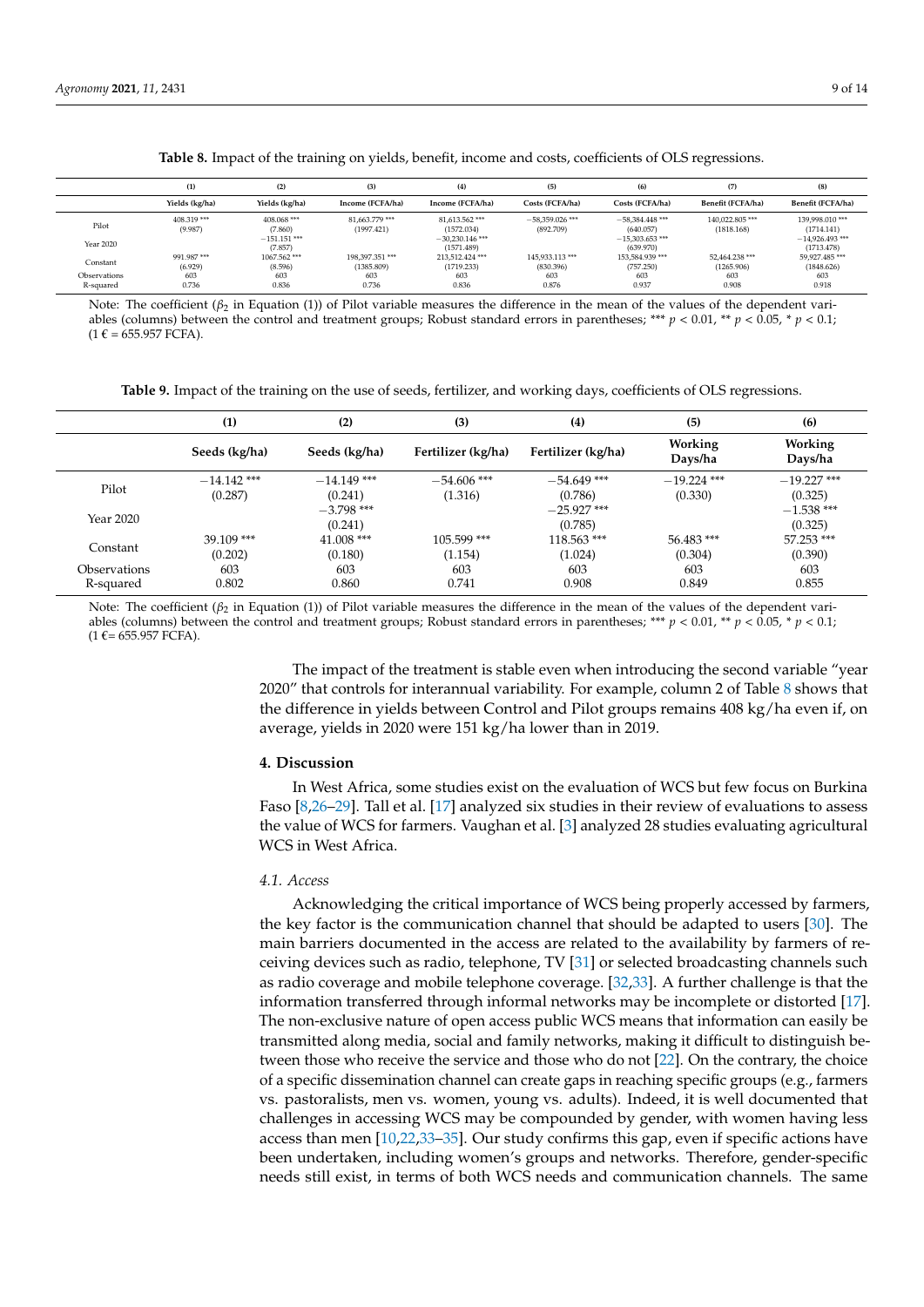applies to other vulnerable groups and these differences are specific to agro-ecological and socio-cultural realities.

In 2001, in Northern Burkina, Tarhule [\[30\]](#page-13-9) found that 43% of 130 surveyed households were aware of climate information and able to access it. The percentage rose in 2006 to 66% of 130 farmers surveyed by Roncoli [\[8\]](#page-12-6) across BF. Subsequently, the literature presents conflicting data. In Northern BF, in 2012, Zongo et al. [\[28\]](#page-13-14) presented 26% of 386 farmers surveyed who have access to WCS and the percentage rose to 76% of 170 farmers surveyed in 2014 [\[29\]](#page-13-8) in almost the same area. In the Sudanese Sahelian area, on the contrary, the percentage collapses to 14% of 243 surveyed farmers in 2012 [\[28\]](#page-13-14). Our study is not directly comparable with previous results, the sample being designed for an ex-post counterfactual evaluation, which settles an average of 86% of pilot farmers in two consecutive years having regular access during the whole season to understandable WCS.

#### *4.2. Uptake*

Quantitative information about uptake does not exist in the literature for BF and is very scarce generally for sub-Saharan Africa. Many factors affect the uptake of WCS, including socio-cognitive constraints [\[36\]](#page-13-15), disconnection between producers and users [\[36,](#page-13-15)[37\]](#page-13-16) and disagreement between traditional and scientific knowledge [\[38,](#page-13-17)[39\]](#page-13-18). The first barrier is the language, WCS should be available in local languages and formulated in a clear and simple manner [\[31\]](#page-13-10). A simple translation is often not sufficient, WCS should be reinterpreted, possibly linking with traditional knowledge and indigenous forecasting methods which are often highly trusted [\[39\]](#page-13-18). Roncoli [\[8\]](#page-12-6) demonstrated that training increases farmers' understanding of and trust in WCS. The second aspect is the support; written messages cannot be understood by illiterate farmers, while vocal communications (by radio or even instant messaging or telephone) are much easier to understand by a wider public. Our study confirms that rural radios are still the best option to reach farmers in rural areas. A third aspect emerging is that trust is built over time. During the three years of the study, WCS provided by ANAM gained credibility and therefore the uptake by farmers increased. Even if no quantitative information is available specifically on uptake, our data account for 86% of pilot farmers declaring to correctly understand the WCS to which they have access.

#### *4.3. Action*

Access and comprehensibility of WCS are not sufficient to ensure action by farmers. The timing of WCS delivery to communities affects the ability to use it because it should be consistent and linked time wise to specific agronomic practices [\[21,](#page-13-2)[40\]](#page-13-19). Very often, farmers complain about late forecasts that are no longer useful when received. Nowadays, information and communication technologies help to reduce this time gap; regardless, other challenges persist, such as the spatial scale. WCS need to be downscaled at an appropriate scale for decision-making. If the user is the farmer, the information should be relevant to his/her plot. Even when the information is decision relevant for farmers, and it is received and understood, there may be other barriers to the utilization in decisionmaking. The more common case is that farmers do not have access to the inputs that are recommended (i.e., seeds, fertilizers, pesticides) because of local availability or high prices or access to credit.

In Burkina Faso, Roncoli in 2006 [\[8\]](#page-12-6) found that 60.7% of pilot farmers took relevant action in field preparation and 50.6% in crops and varieties selection, while Zongo [\[28\]](#page-13-14) found in 2012 that in Sudano-Sahelian areas of Burkina Faso 73.5% of farmers receiving the information used it. Our study confirms slightly higher percentages ranging from 82% for meteorological forecasts, to 84% for climate forecasts use for rainfed cereals (sorghum). The adoption is still much lower (55%) for market gardeners.

Another aspect of taking action is related to gender. According to a review of several studies, Gumucio et al. [\[35\]](#page-13-13) assert that the division of labor by gender as well as the resource control and decision-making power can affect the capacities of women to act on WCS. Our study does not address those factors that condition women's and men's use of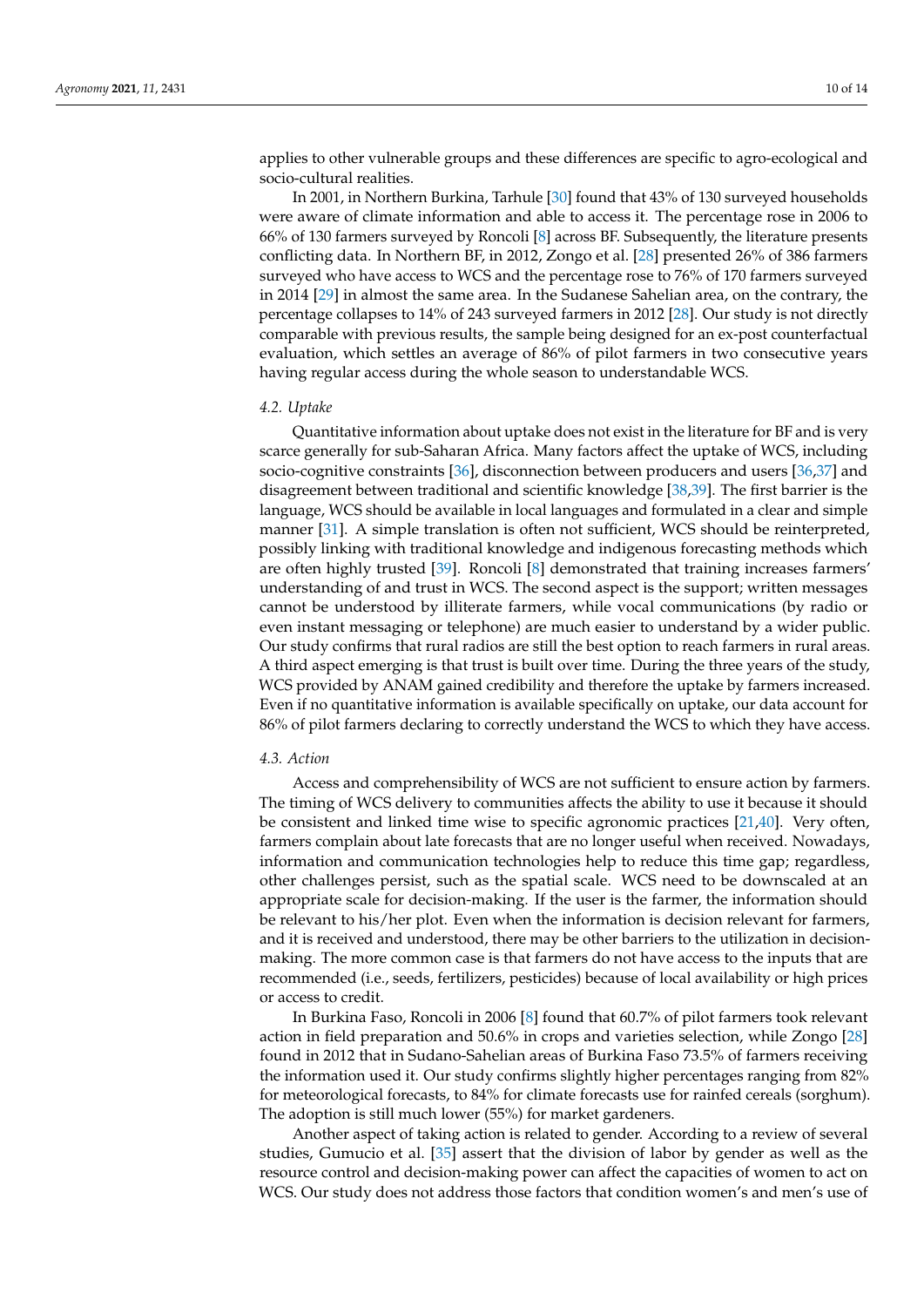weather and climate information but it shows that women have slightly less access to WCS compared to men.

#### *4.4. Impacts*

Ex-post impact evaluations of WCS in Burkina Faso are scarce. Ouédraogo et al. [\[27\]](#page-13-20) report that on-farm gains associated with the use of SF increased cowpea farmers yields by 24%. Information recipients were shown to have made decisions that resulted in savings in seed and inputs, which led to gross margin gains (66%).

Our study on a larger sample (300) and on two years, indicates that costs of sorghum production are reduced by 40%, sorghum yields are increased by 41% and gross benefit increased by 267%. Our findings compared to previous studies suggest that the use of WCS in the agriculture sector is gaining momentum in Burkina Faso with direct evidence of impacts in terms of increased yields and economic benefits. Moreover, on the environmental level, our study demonstrates that WCS allows a reduction of 50% in the use of fertilizers, resulting in a net decrease in soil and groundwater pollution. Another important environmental impact comes from avoiding plowing or weeding before heavy rains using weather forecasts. Indeed, heavy rains on plowed or weeded fields cause strong soil erosion and sediment transport into the drainage network. Our research also confirms what Vaughan stated analyzing 66 studies on WCS evaluation in Africa [\[3\]](#page-12-1): a majority of farmers use WCS when they are accessible, credible and useful.

#### *4.5. Limits of the Study*

Intrinsic characteristics of WCS pose limits to their evaluation [\[3](#page-12-1)[,17\]](#page-12-16). The first concerns the non-exclusionary nature of WCS, which can be easily accessible through informal networks and media. This implies that distinguishing a treated and control population can be challenging. In order to overcome this challenge, we assumed that a treated population were those who had been trained in the use of WCS. The second aspect concerns climatic variability, which affects not only the final impact (yield) but also the need for WCS and the incremental benefit. Indeed, WCS are more useful in drought years rather than in rainy ones, and an above normal situation could reduce the willingness of farmers to search for and use WCS. We developed our research over two cropping seasons, the first having been normal and the second largely above normal; this means that obtained results could be even more evident in the case of a below normal rainy season. Moreover, more robust results could be obtained with a longer time series better representing different weather and climatic condition. Besides, the counterfactual approach adopted for the impact assessment reduces the bias due to interannual climate variability, as demonstrated by the OLS regressions, when the variable "year" is included. Finally, the impact of WCS results from the interaction of many decisions and depends on farmers' goals, skills, and constraints. Therefore, it can be difficult to isolate the contribution of WCS from the other factors affecting yields and or economic benefits. The counterfactual approach used in this study and the large sample aimed to minimize the influence of such external factors.

# **5. Conclusions**

WCS cannot be evaluated as a simple product, but they need to be addressed as a process through which producers and users engage to identify needs, develop procedures, test and refine the service, including broadcasting channels and also establishing long-term relationships and trust [\[9\]](#page-12-7). Defining goals, priorities, responsibilities, expectations are part of the success of such a process. Multiple actors are involved, i.e., NMHSs personnel, agriculture extension officers, media and farmers, and their collaboration and cooperation facilitate the adoption of  $[21]$  and trust in WCS  $[41]$ . The evidence suggests that in Burkina Faso barriers to the uptake and use of WCS have been overcome, building a collaborative environment enabling farmers to fully profit from weather and climate information. This research shows that farmers use WCS mainly for choosing crop varieties and sowing dates, and that climate information is most useful when farmers have access to appropriate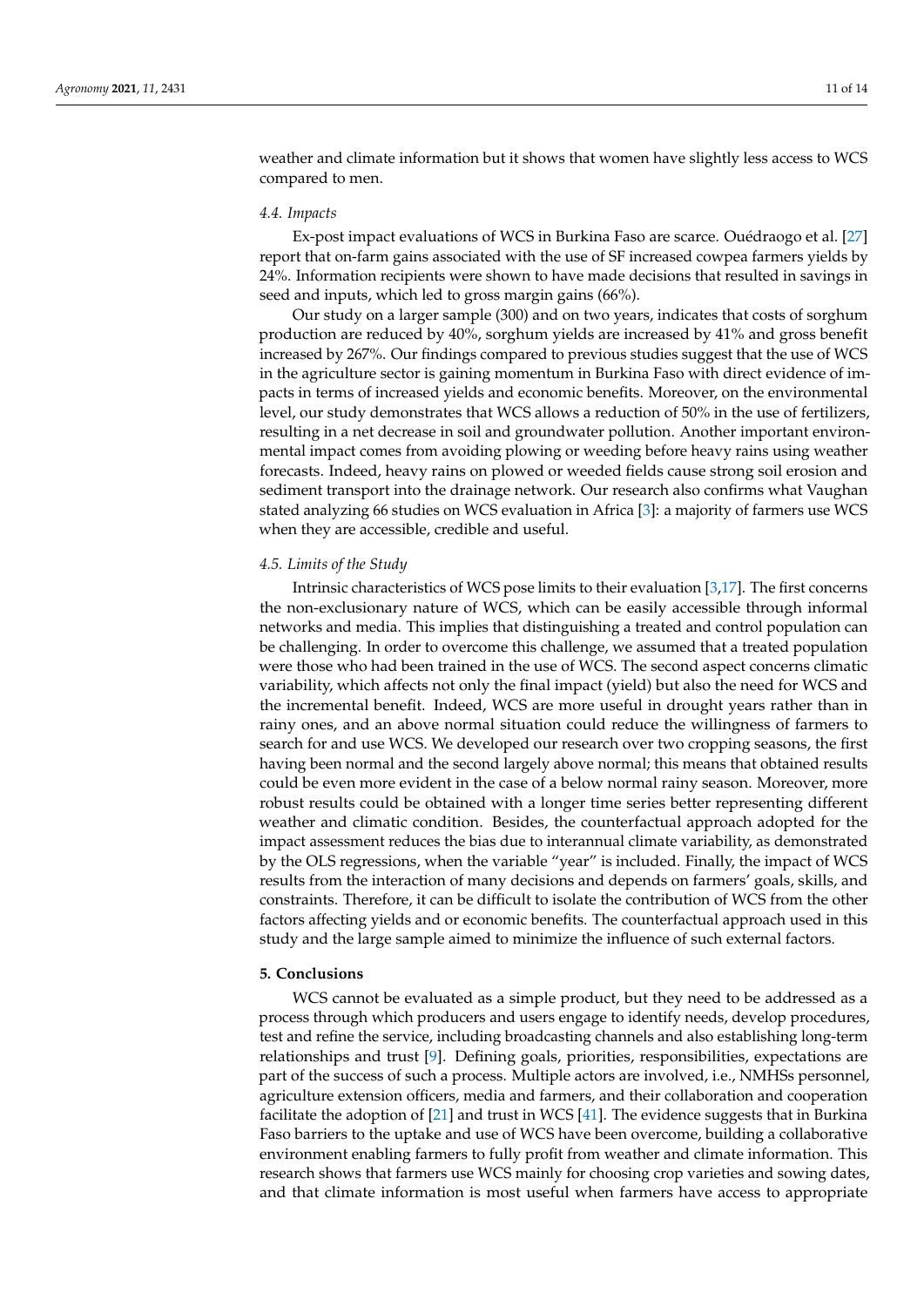response options such as improved crop varieties and quality seeds, which could further boost crop yields. WCS also help to rationalize expenses and working time. Farmers are avoiding wasting seeds or fertilizer due to predicted rainfall as well as the wrong time to plow and weed, which could lead to erosion, or an immediate re-emergence of weeds. The reduction of fertilizers use has also positive environmental effects reducing water and soil salinization. Moreover, some farmers in Tenado are trying to assess their debt capacity for the cropping season based on seasonal forecasts.

Nevertheless, in order to scale-up WCS in West Africa barriers and enablers to the use of climate information need to be further explored, particularly related to gender issues. New approaches are needed identify the role these factors play in influencing access and use across different production systems and cultural environments. According to Vaughan et al. [\[3\]](#page-12-1), communication strategies (e.g., messaging, visualization, etc.) and dissemination mechanisms (e.g., radio, SMS, social media, etc.) are critical factors whose role needs to be further studied. Moreover, the sustainability of WCS over time has rarely been evaluated and new business models for WCS in SSA released from the development projects approach should be explored.

**Author Contributions:** Conceptualization, V.T.; methodology, V.T. and H.C.; formal analysis, V.T., H.C. and S.B.; investigation, H.C., G.B. and C.S.; resources, J.-B.M. and J.C.; writing—original draft preparation, V.T.; writing—review and editing, H.C., G.B., J.C., P.M.N. and J.-B.M.; supervision, V.T. and J.C.; project administration, J.-B.M. and P.M.N.; funding acquisition, J.-B.M. and J.C. All authors have read and agreed to the published version of the manuscript.

**Funding:** This research was funded by the CREWS Initiative through the CREWS Burkina Faso Project, grant number CREWS/CProj/03/Burkina, realized by the World Meteorological Organization (WMO) in Burkina Faso in collaboration with the Burkina Faso National Meteorological Agency (ANAM).

**Institutional Review Board Statement:** Not applicable.

**Informed Consent Statement:** Not applicable.

**Data Availability Statement:** The data presented in this study are openly available in [Zenodo] at <https://doi.org/10.5281/zenodo.5541239> (accessed on 30 September 2021). Hamidou Coulibaly, Gregoire Baki, Cyriaque Sia, José Camacho, & Vieri Tarchiani. (2021). Dataset of impacts of weather and climate services on farming in Burkina Faso 2019 and 2020 [Data set].

**Acknowledgments:** The authors express their sincere thanks to the Agence Nationale de la Météorologie of Burkina Faso in the persons of Ernest Ouedraogo, former Director General, and Joel Zoungrana, current Director General, for their continuous support in carrying out the research activities.

**Conflicts of Interest:** The authors declare no conflict of interest. The funders had no role in the design of the study; in the collection, analyses, or interpretation of data; in the writing of the manuscript, or in the decision to publish the results.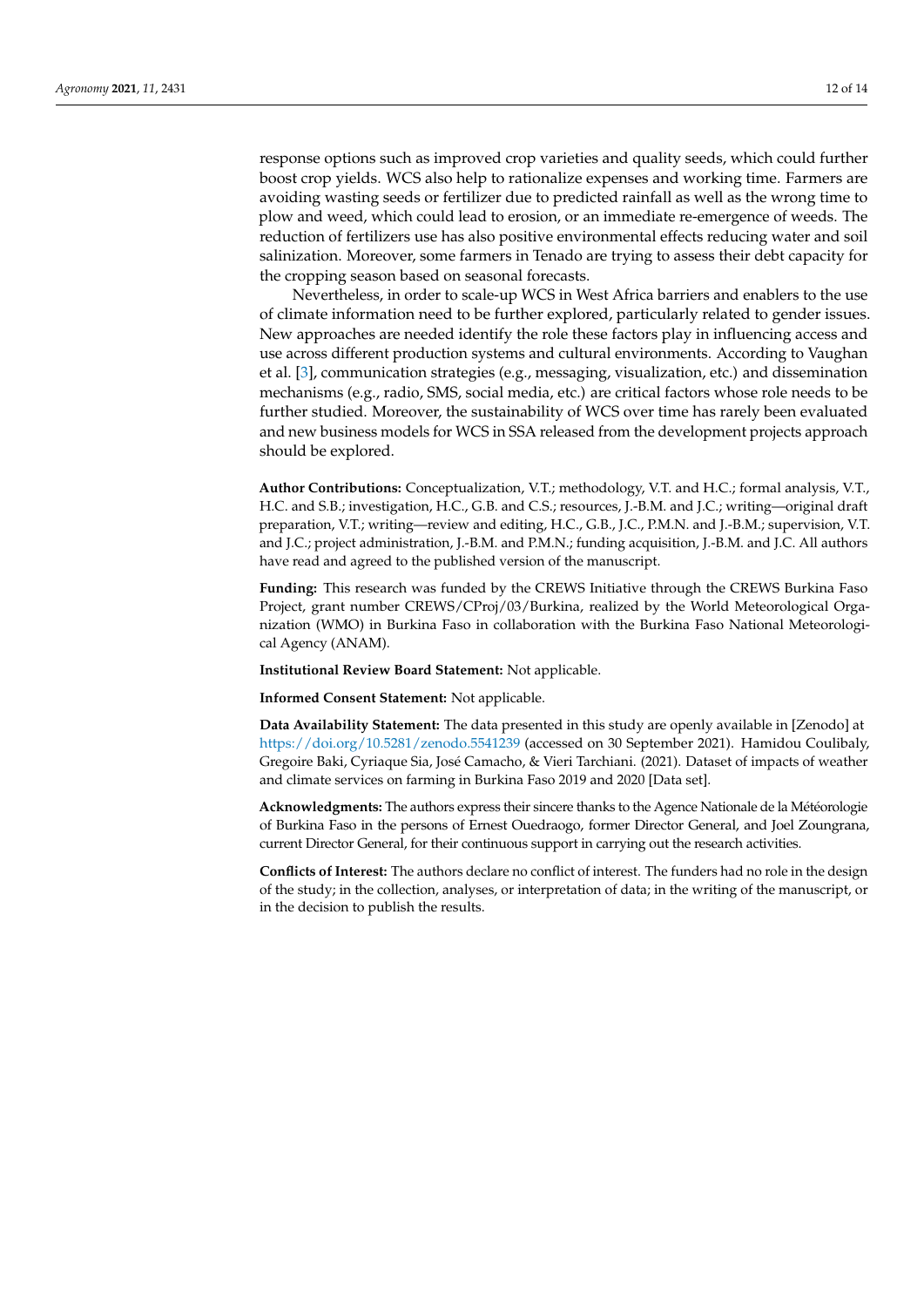# <span id="page-12-18"></span>**Appendix A**

|                           | (1)                    | (2)                        |
|---------------------------|------------------------|----------------------------|
|                           | Yields (kg)            | Yields (kg)                |
| Pilot                     | 408.319 ***<br>(9.987) | 397.121***<br>(50.582)     |
| Seeds (kg)                |                        | 0.252<br>(1.327)           |
| Fertilizer (kg)           |                        | 0.124<br>(0.641)           |
| Working days              |                        | $-1.106$<br>(0.928)        |
| year_20                   |                        | $-148.690$ ***<br>(22.214) |
| Constant                  | 991.987***<br>(6.929)  | 1105.902***<br>(122.605)   |
| Observations<br>R-squared | 603<br>0.736           | 603<br>0.837               |

#### **Table A1.** The effect of training on yields controlling for covariates, coefficients of OLS regression.

Note: The coefficient (*β*<sub>2</sub> in Equation (1)) of Pilot variable measures the difference in the mean of the values of the dependent variables (columns) between the control and treatment groups; Robust standard errors in parentheses; \*\*\* $p$  <0.01, \*\*  $p$  < 0.05, \*  $p$  < 0.1.

# **References**

- <span id="page-12-0"></span>1. Hansen, J.W.; Mason, S.J.; Sun, L.; Tall, A. Review of seasonal climate forecasting for agriculture in sub-Saharan Africa. *Exp. Agric.* **2011**, *47*, 205–240. [\[CrossRef\]](http://doi.org/10.1017/S0014479710000876)
- <span id="page-12-8"></span>2. FAO. Global Outlook on Climate Services in Agriculture—Investment Opportunities to Reach the Last Mile; FAO: Rome, Italy, 2021; 137p. [\[CrossRef\]](http://doi.org/10.4060/cb6941en)
- <span id="page-12-1"></span>3. Vaughan, C.; Hansen, J.; Roudier, P.; Watkiss, P.; Carr, E. Evaluating agricultural weather and climate services in Africa: Evidence, methods, and a learning agenda. *WIREs Clim. Chang.* **2019**, *10*, 586. [\[CrossRef\]](http://doi.org/10.1002/wcc.586)
- <span id="page-12-2"></span>4. Tarchiani, V.; Rossi, F.; Camacho, J.; Stefanski, R.; Mian, K.; Pokperlaar, D.; Coulibaly, H.; Sitta Adamou, A. Smallholder Farmers Facing Climate Change in West Africa: Decision-Making between Innovation and Tradition. *J. Innov. Econ. Manage.* **2017**, *24*, 151–176. [\[CrossRef\]](http://doi.org/10.3917/jie.pr1.0013)
- <span id="page-12-3"></span>5. Campbell, B.M.; Thornton, P.; Zougmoré, R.; van Asten, P.; Lipper, L. Sustainable intensification: What is its role in climate smart agriculture? *Curr. Opin. Environ. Sustain.* **2014**, *8*, 39–43. [\[CrossRef\]](http://doi.org/10.1016/j.cosust.2014.07.002)
- <span id="page-12-4"></span>6. Vaughan, C.; Dessai, S. Climate services for society: Origins, institutional arrangements, and design elements for an evaluation framework. *Wiley Interdiscip. Rev. Clim. Chang.* **2014**, *5*, 587–603. [\[CrossRef\]](http://doi.org/10.1002/wcc.290) [\[PubMed\]](http://www.ncbi.nlm.nih.gov/pubmed/25798197)
- <span id="page-12-5"></span>7. WMO. *Status of Human Resources in National Meteorological and Hydrological Services*; ETR-21; WMO: Geneva, Switzerland, 2017; 75p, Available online: [https://library.wmo.int/doc\\_num.php?explnum\\_id=4184](https://library.wmo.int/doc_num.php?explnum_id=4184) (accessed on 23 November 2020).
- <span id="page-12-6"></span>8. Roncoli, C.; Jost, C.; Kirshen, P.; Sanon, M.; Ingram, K.T.; Woodin, M.; Somé, L.; Ouattara, F.; Sanfo, B.J.; Sia, C.; et al. From accessing to assessing forecasts: An end-to-end study of participatory climate forecast dissemination in Burkina Faso (West Africa). *Clim. Chang.* **2009**, *92*, 433–460. [\[CrossRef\]](http://doi.org/10.1007/s10584-008-9445-6)
- <span id="page-12-7"></span>9. Vincent, K.; Daly, M.; Scannell, C.; Leathes, B. What can Climate Services learn from theory and practice of co-production? *Clim. Serv.* **2018**, *12*, 48–58. [\[CrossRef\]](http://doi.org/10.1016/j.cliser.2018.11.001)
- <span id="page-12-9"></span>10. Oyekale, A.S. Access to risk mitigating weather forecasts and changes in farming operations in East and West Africa: Evidence from a baseline survey. *Sustainability* **2015**, *7*, 14599–14617. [\[CrossRef\]](http://doi.org/10.3390/su71114599)
- <span id="page-12-10"></span>11. Amegnaglo, C.J.; Asomanin, K.; Mensah-bonsu, A. Contingent valuation study of the benefits of seasonal climate forecasts for maize farmers in the Republic of Benin, West Africa. *Clim. Serv.* **2017**, *6*, 1–11. [\[CrossRef\]](http://doi.org/10.1016/j.cliser.2017.06.007)
- <span id="page-12-11"></span>12. Yegbemey, R.N.; Egah, J. Reaching out to smallholder farmers in developing countries with climate services: A literature review of current information delivery channels. *Clim. Serv.* **2021**, *23*, 100253. [\[CrossRef\]](http://doi.org/10.1016/j.cliser.2021.100253)
- <span id="page-12-12"></span>13. Mase, A.S.; Prokopy, L.S. Unrealized Potential: A review of perceptions and use of weather and climate information in agricultural decision making. *Weather Clim. Soc.* **2014**, *6*, 47–61. [\[CrossRef\]](http://doi.org/10.1175/WCAS-D-12-00062.1)
- <span id="page-12-13"></span>14. Tarchiani, V.; Camacho, J.; Coulibaly, H.; Rossi, F.; Stefanski, R. Agrometeorological services for smallholder farmers in West Africa. *Adv. Sci. Res.* **2018**, *15*, 15–20. [\[CrossRef\]](http://doi.org/10.5194/asr-15-15-2018)
- <span id="page-12-14"></span>15. Bremer, S.; Wardekker, A.; Dessai, S.; Sobolowski, S.; Slaattelid, R.; van der Sluijs, J. Toward a multi-faceted conception of co-production of climate services. *Clim. Serv.* **2019**, *13*, 42–50. [\[CrossRef\]](http://doi.org/10.1016/j.cliser.2019.01.003)
- <span id="page-12-15"></span>16. Bacci, M.; Ousman Baoua, Y.; Tarchiani, V. Agrometeorological Forecast for Smallholder Farmers: A Powerful Tool for Weather-Informed Crops Management in the Sahel. *Sustainability* **2020**, *12*, 3246. [\[CrossRef\]](http://doi.org/10.3390/su12083246)
- <span id="page-12-16"></span>17. Tall, A.; Coulibaly, J.Y.; Diop, M. Do climate services make a difference? A review of evaluation methodologies and practices to assess the value of climate information services for farmers: Implications for Africa. *Clim. Serv.* **2018**, *11*, 1–12. [\[CrossRef\]](http://doi.org/10.1016/j.cliser.2018.06.001)
- <span id="page-12-17"></span>18. Vogel, J.; Letson, D.; Herrick, C. A framework for climate services evaluation and its application to the Caribbean Agrometeorological Initiative. *Clim. Serv.* **2017**, *6*, 65–76. [\[CrossRef\]](http://doi.org/10.1016/j.cliser.2017.07.003)